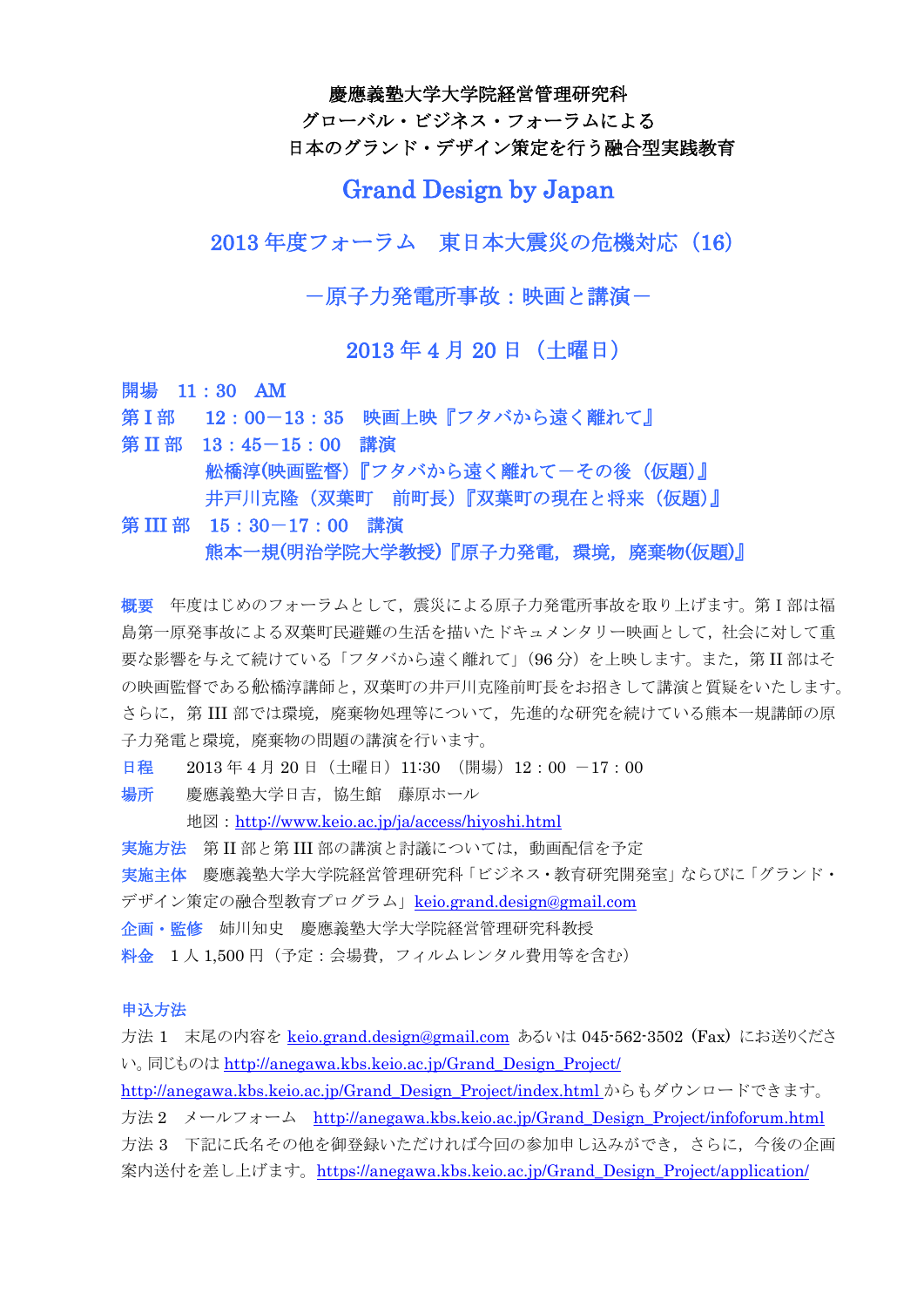#### 動画配信

情報共有と遠隔教育を目的として,動画配信ならびに Twitter を利用します。遠隔地の方はご利用 ください。Grand Design of Japan - A New Education on USTREAM

URL [<http://www.ustream.tv/channel/keio-grand-design> ]

【Twitter】: Grand\_Design\_J [ [https://twitter.com/Grand\\_Design\\_J](https://twitter.com/Grand_Design_J) ]

Hashtag (#keiogdp live at<http://ustre.am/l9lc> )

#### 過去の配信記録

<http://www.ustream.tv/channel/keio-grand-design/videos>

#### 案内記録

<https://sites.google.com/site/keiogranddesign/>

#### 今後のフォーラム企画

5 月 11 日(土曜日)

10:30~12:00 山元圭太 (NPO 法人かものはしプロジェクト) 『国際 NPO のマネジメント-世界 の子供を救うという理念を実現する方法(仮題)』

13:00〜15:00 内藤 廣(建築家・東京大学名誉教授)『震災,地域,行政,建築(仮題)』

15:00~16 : 30 金丸 弘美 (食環境ジャーナリスト・食総合プロデューサー)『地域と食(仮題)』

16:30~18:00 上 昌広 (東京大学医科学研究所教授)『震災,地域,医療-現状と課題(仮題)』

6 月以降

1.日本型産業モデルの失敗の分析(Failed Japanese Business Model)

日本を代表してきた,エレクトロニクス,自動車,機械などの組み立て輸出型産業モデルの失敗を 韓国,日本の研究者の講演,授業により比較討する。

6 月,7 月,8 月を予定(候補日程 6/22, 6/23, 6/29, 6/30,8/17, 7/27,7/28,8/24,8/25 のいずれか)

\*今後,取り上げたい企画のアイデア,御助言などがあれば,担当者 姉川知史まで御連絡くださ い。

以 上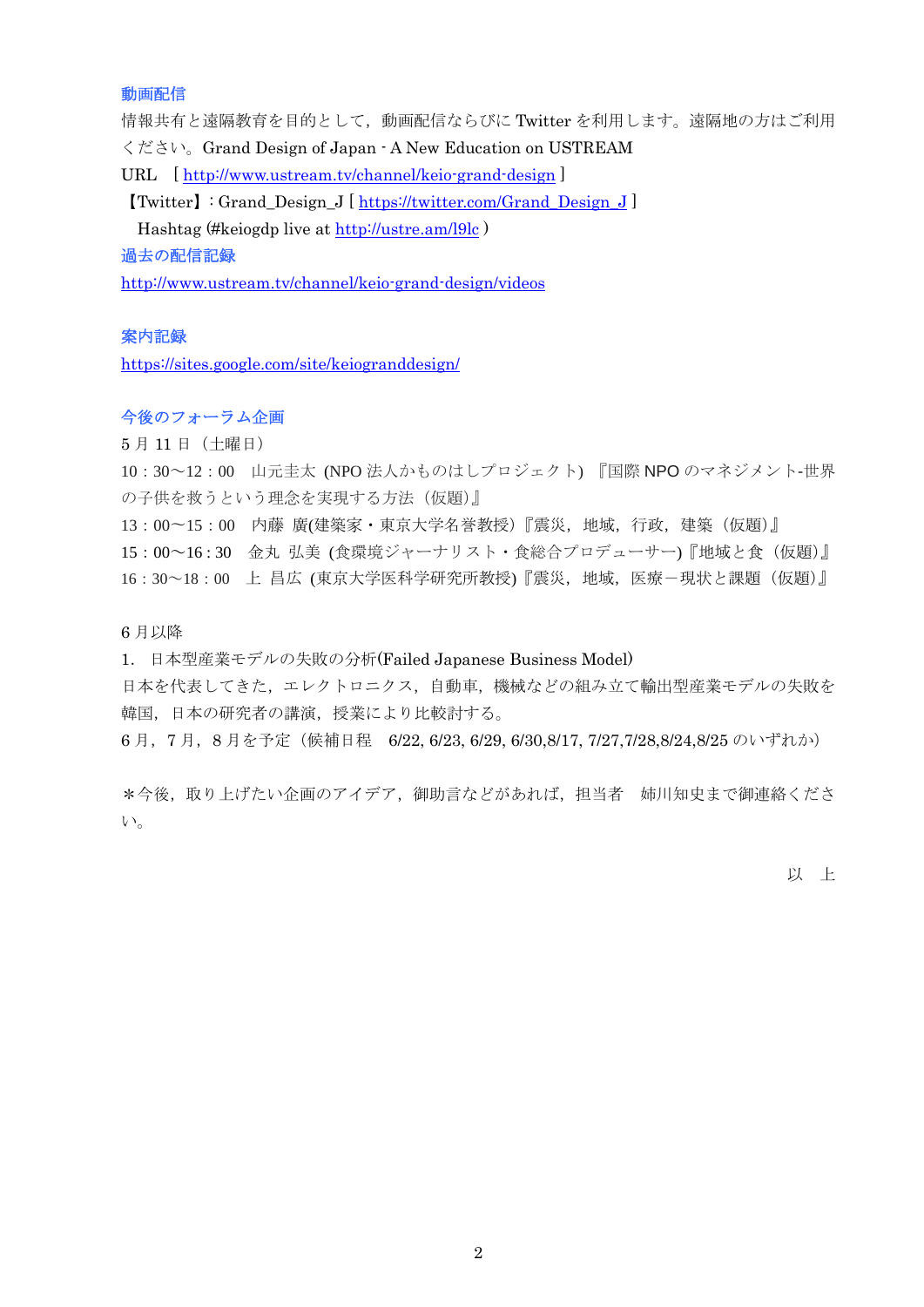# **Keio Grand Design by Japan April 20, 2013, Saturday 12:00-17:00**

# **Forum on The 2011 East Japan Quake and Tsunami Crisis Management, Series No.16 Movie "Nuclear Nation"**

# **Lectures Funahashi Atsushi (Film Director) "On Nuclear Nation"**

## **Idogawa Katsutaka (former Futaba Mayor) "Present and Future of**

## **Futaba"**

## **Kumamoto Kazuki (Professor, Meijigakuin University) "Nuclear**

# **Power Generation, Waste, and Environment"**

# **(in Japanese)**

**Schedule: April** 20, Saturday, Open 11:30, 12:00-17:00

**Place:** Fujiwara Hall, 4-1-1 Hiyoshi Kohoku Yokohama, Japan

**Organizer:** Keio University Graduate School of Business Administration, Grand Design by Japan

**Coordinator:** Anegawa Tomofumi (Professor)

**Purpose:** The 16-th forum on the 2011 East Japan Quake and Tsunami, Crisis Management will focus on Fukushima Daiichi Power Plant accident. The first is the movie "Nuclear Nation" directed by Funahashi Atsushi followed by lectures by director himself and former mayor of Futaba, Idogawa Katsuaki. Professor Kumamoto Kazuki summarize his research on nuclear power generation and environment.

Program Part I.

11:30 Open

12:00- 13:30 Movie "Nuclear Nation Presentation by Students

13:45-15:00 Lectures

Funahashi Atsushi (Film Director) "On Nuclear Nation"

Idogawa Katsutaka (former Futaba Mayor) "Present and Future of Futaba"

Kumamoto Kazuki (Professor, Meijigakuin University) "Nuclear Power Generation, Waste, and Environment"

#### **Application**:

Method 1. To participate in forum, please fill in the last page and send it with an e-mail [keio.grand.design@gmail.com](mailto:keio.grand.design@gmail.com) or Fax 045-562-3502. The same form is available from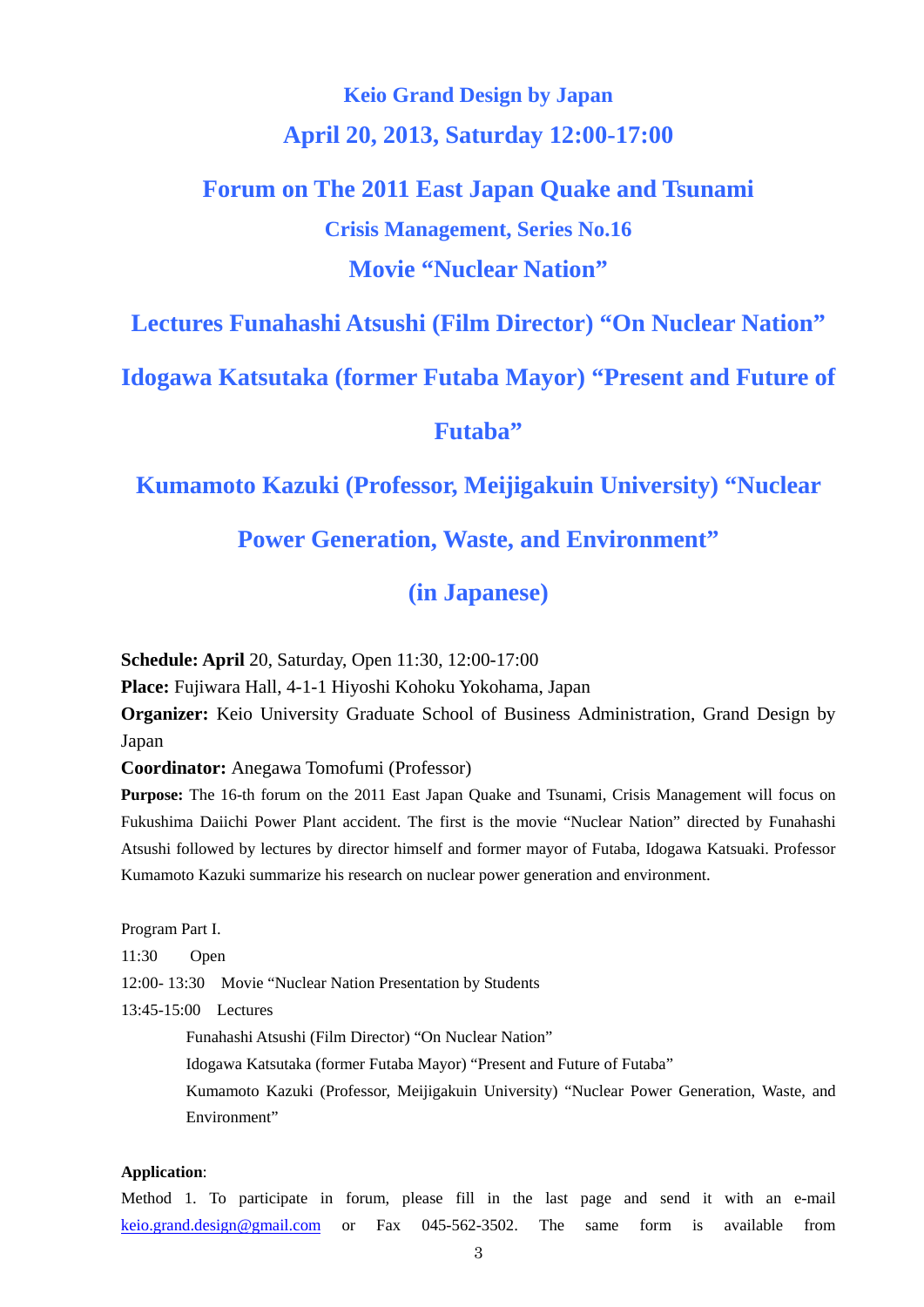[http://anegawa.kbs.keio.ac.jp/Grand\\_Design\\_Project/](http://anegawa.kbs.keio.ac.jp/Grand_Design_Project/) [http://anegawa.kbs.keio.ac.jp/Grand\\_Design\\_Project/index2.html](http://anegawa.kbs.keio.ac.jp/Grand_Design_Project/index2.html) Method 2. Mail form [http://anegawa.kbs.keio.ac.jp/Grand\\_Design\\_Project/infoforum.html](http://anegawa.kbs.keio.ac.jp/Grand_Design_Project/infoforum.html) Method 3. Please fill in the entry form of the program. [https://anegawa.kbs.keio.ac.jp/Grand\\_Design\\_Project/application/](https://anegawa.kbs.keio.ac.jp/Grand_Design_Project/application/)

**E-Learning** You can view the forum via Ustream and Twitter. Grand Design of Japan - A New Education on USTREAM

URL [<http://www.ustream.tv/channel/keio-grand-design> ]

【Twitter】: Grand\_Design\_J [ [https://twitter.com/Grand\\_Design\\_J](https://twitter.com/Grand_Design_J) ] Hashtag (#keiogdp live at<http://ustre.am/l9lc> ) Past Lectures :<http://www.ustream.tv/channel/keio-grand-design/videos>

### **Contact information**

Anegawa Tomofumi, Keio University, Graduate School of Business Administration 4-1-1 Hiyoshi Kohoku, Yokohama, 223-8526, Japan Tel. 045-564-2015, Fax. 045-562-3502 E-mail: [keio.grand.design@gmail.com](mailto:keio.grand.design@gmail.com) HP: [http://anegawa.kbs.keio.ac.jp/Grand\\_Design\\_Project/index2.html](http://anegawa.kbs.keio.ac.jp/Grand_Design_Project/index2.html)

Those who want to be registered for the future announcements, please fill in your profile and contact information in a following form.

[https://anegawa.kbs.keio.ac.jp/Grand\\_Design\\_Project/application/](https://anegawa.kbs.keio.ac.jp/Grand_Design_Project/application/)